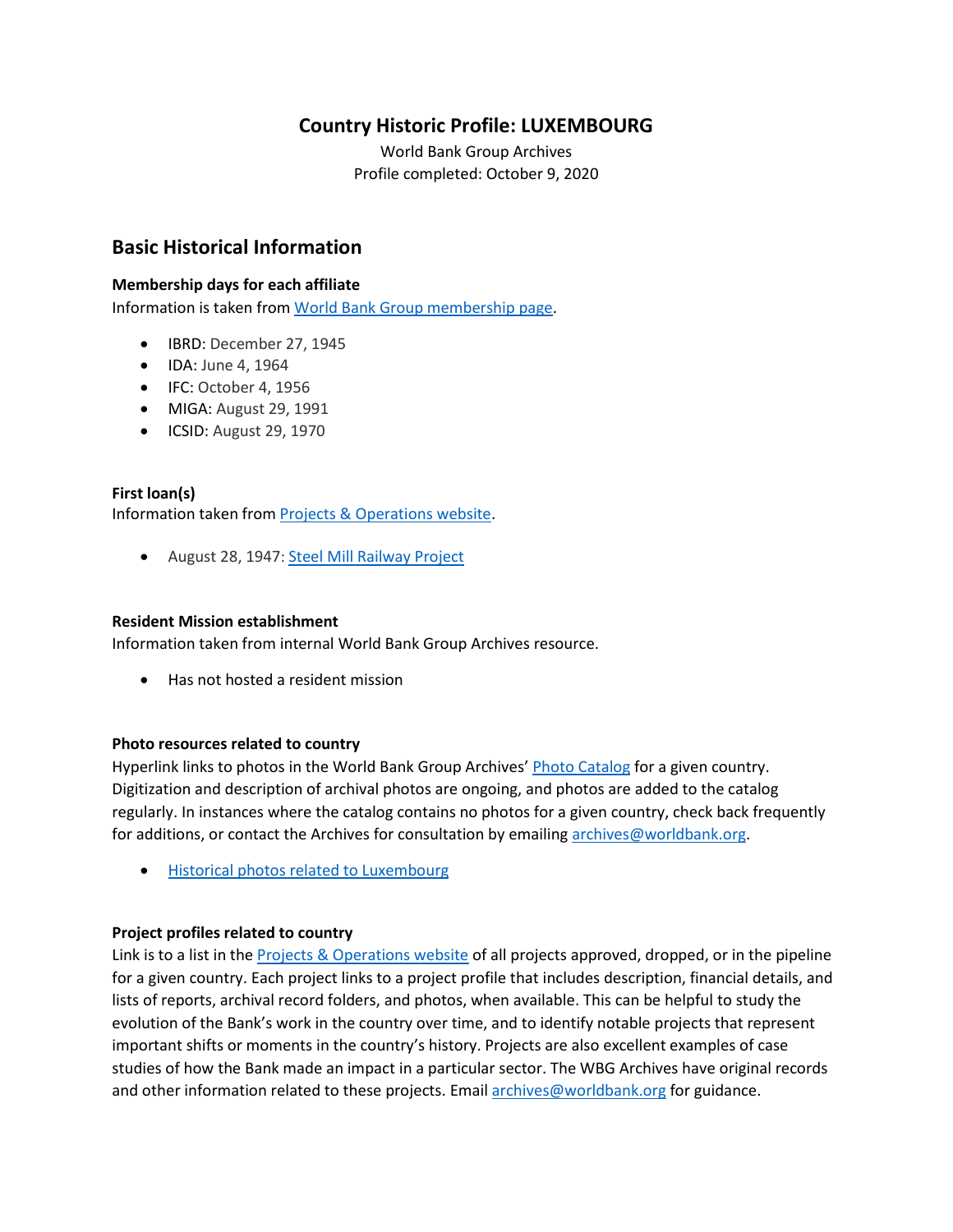• [Luxembourg project files in Projects & Operations](https://projects.worldbank.org/en/projects-operations/projects-summary?countrycode_exact=LU)

#### **Description of operational records in Archives Holdings**

Archival records relating to Bank operations are described according to the ISAD(g) standard and are accessible in our [Archives Holdings catalog.](https://archivesholdings.worldbank.org/) Descriptions include lengthy organizational histories of the regional vice presidency responsible for operations in that region and a description of records created and transferred to the Archives by that vice presidency. The descriptions in the catalog can be helpful to understand the organizational context of Bank work, and to understand more about the content of the records in the Archives.

**[Records of the European and Central Asia Regional Vice Presidency](https://archivesholdings.worldbank.org/records-of-europe-and-central-asia-regional-vice-presidency)** 

## **Chronology events**

Events have been selected from the Archivists' Chronology, an 800+ page resource compiled by Bank Group archivists over the course of the institution's history. Events chosen include important firsts, milestones and other events that evidence the country's development history and/or its relationship with the World Bank Group. The Archivists' Chronology is accessible on [this page.](https://www.worldbank.org/en/about/archives/history/timeline) This list of events can be helpful to determine if you'd like to dig deeper into any moments in the country's history of engagement with the Bank. The WBG Archives may have original records and other information about these events. Email [archives@worldbank.org](mailto:archives@worldbank.org) for guidance.

**Bretton Woods Conference; Representatives of Luxembourg Attend**

July 1-22, 1944

**IBRD Articles of Agreement Signed by Luxembourg**  December 27, 1945

**First Expression of Interest in Bank Loans Includes Luxembourg** October 14, 1946

**First Funding for Luxembourg**  August 28, 1947

**Bank-Financed Steel Facilities in Western Europe, Including Luxembourg, Nearing Completion**  May 11, 1950

**IFC Articles of Agreement Signed by Luxembourg**  October 4, 1956

**IDA Articles of Agreement Signed by Luxembourg**  June 4, 1964

**Luxembourg Joins ICSID**  August 29, 1970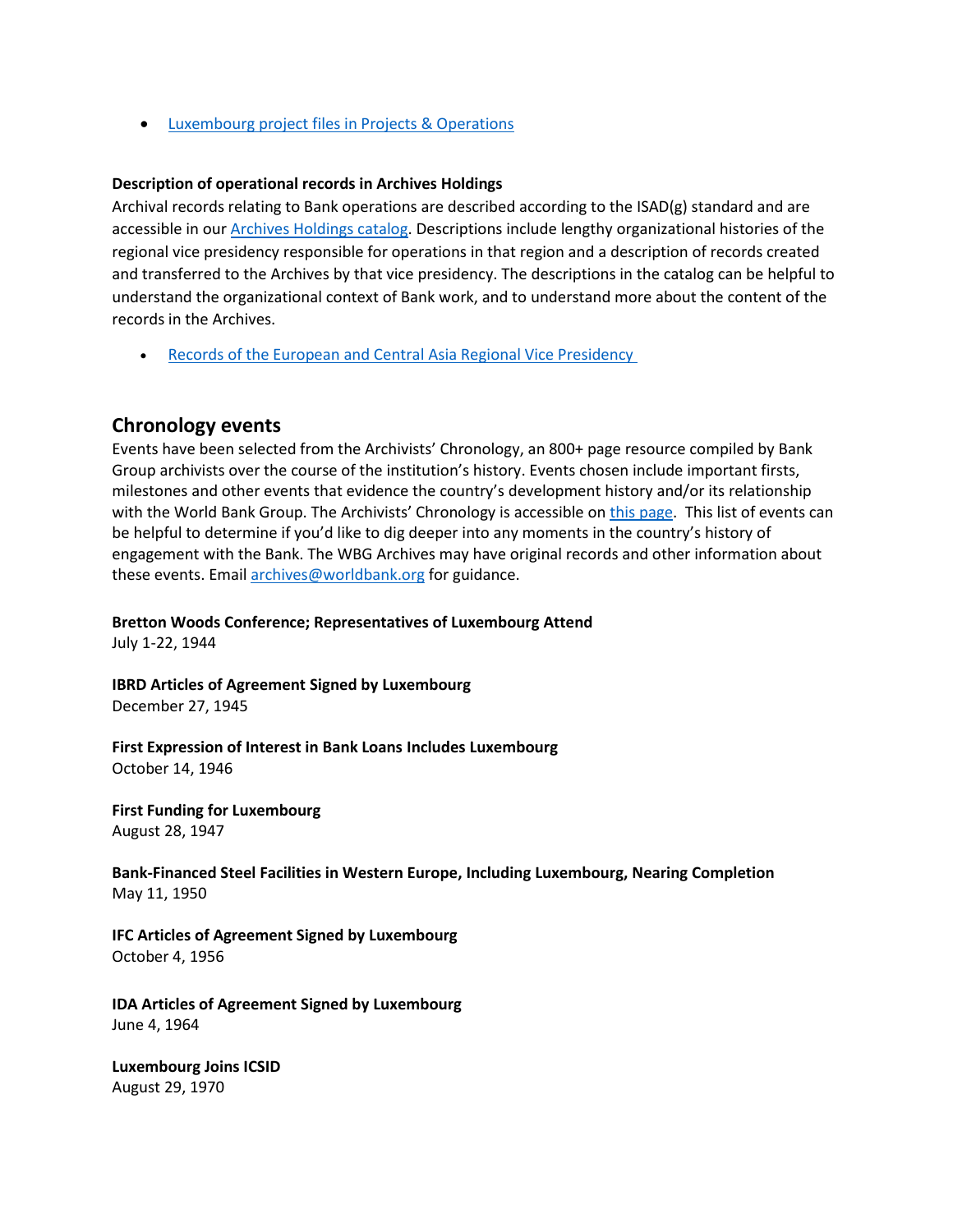#### **MIGA Articles of Agreement Signed by Luxembourg**

August 29, 1991

## **World Bank Group Timeline Events**

Events are selected from th[e World Bank Group Timeline.](https://timeline.worldbank.org/#event-bretton-woods-conference-begins) The Timeline is an online platform created by the Archives designed to highlight the important events in the Bank Group's history and to illuminate those events through a variety of archival records, photos, video and audio clips, oral history transcripts, reports, and more.

[Eleven European Countries Sign IBRD Articles of Agreement](https://timeline.worldbank.org/?field_timeline_target_id=All&combine=luxembourg%23event-eleven-european-countries-sign-ibrd-articles-of-agreement) December 27, 1945

[First World Bank Funding for Luxembourg Approved](https://timeline.worldbank.org/?field_timeline_target_id=All&combine=luxembourg%23event-first-world-bank-funding-for-luxembourg-approved) August 28,1947

[The Prospects of European Recovery Released](https://timeline.worldbank.org/?field_timeline_target_id=All&combine=luxembourg%23event-the-prospects-of-european-recovery-released) April 8, 1948

## **Early Country Economic Reports**

Reports have been selected from the [Documents & Reports website,](https://documents.worldbank.org/) a database of publicly available World Bank Group authored reports and publications dating to the opening of the Bank in 1946. Country economic reports selected here are, in many cases, some of the earliest economic studies ever published on Bank member countries. Reports discussing the whole economy of a country, rather than individual sectors, are prioritized in this list.

| Public external debt of Belgium and Luxembourg | August 31, 1950   |
|------------------------------------------------|-------------------|
| Luxembourg - Public external debt              | November 30, 1952 |
| Luxembourg - The public external debt          | April 30, 1954    |
| Luxembourg - The public external debt          | November 30, 1954 |

## **Country Assistance Strategies**

List is based on a similar list compiled by World Bank's Secretary's staff. Introduced in 1990 and replaced by the Country Partnership Framework (CPF) in 2014, the CAS is an overview of each borrowing country's current economic situation and contains a discussion of its development challenges, prospects, and project-planning. CASs were often initially published as part of project documents but later on were published as standalone documents.

None.

## **Staff Newsletters**

Resources have been selected from the World Bank Group's [Documents & Reports website.](https://documents.worldbank.org/) The World Bank has produced a staff newsletter since 1947. The publication has changed its name twice: from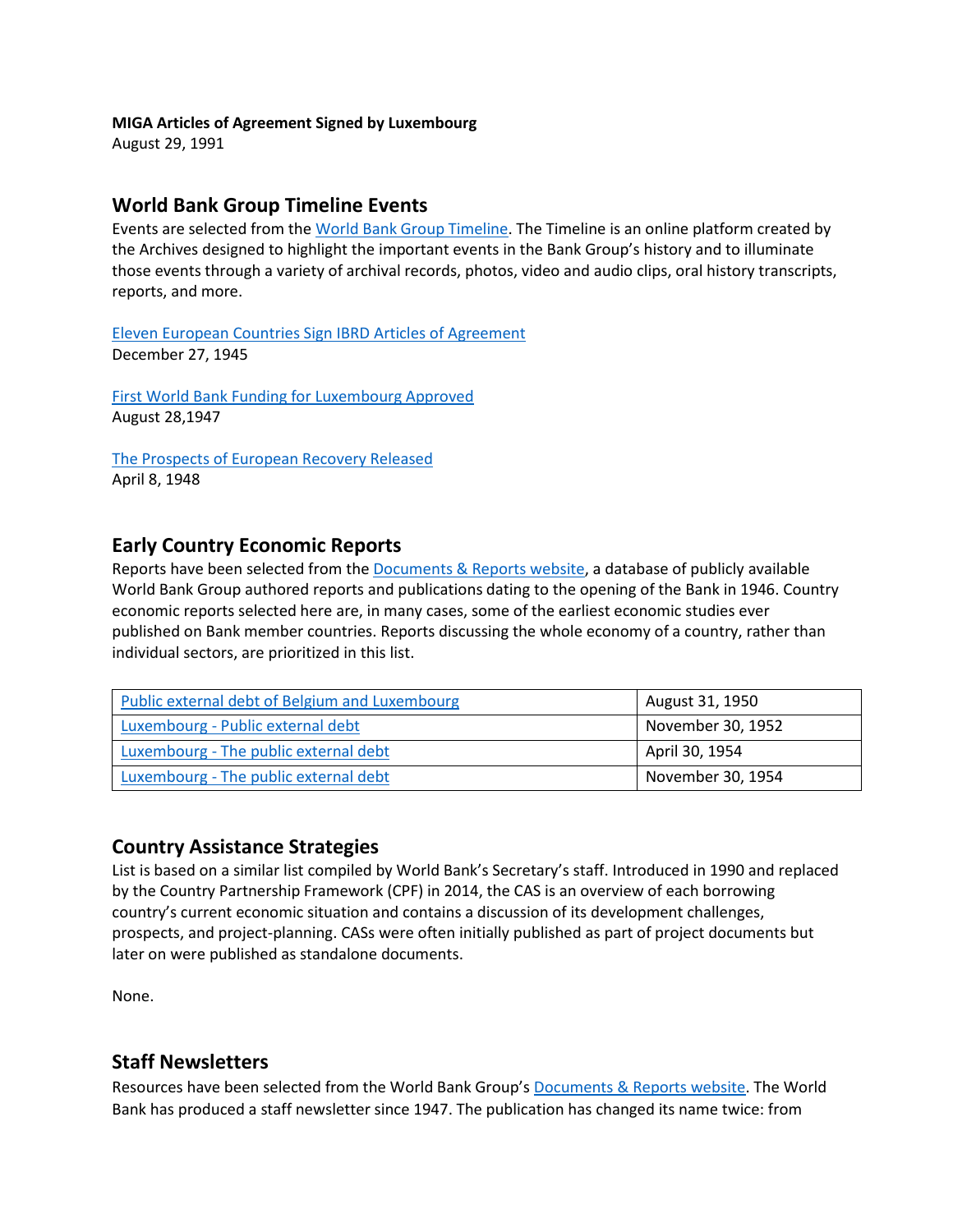International Bank Notes to Bank Notes in 1971 and then to Bank's World in 1982. The newsletter moved online in 2000 and physical publication ceased. In addition to offering news relating to Bank operations and country development, the newsletters were intended to foster a sense of community among staff by highlighting social events, marriages and births, arrival of new staff, recreational events, favorite cooking recipes submitted by staff, and features on different aspects of staff's home country and culture.

| International Bank Notes -- Vol. 1, Iss. 10 | September 5, 1947 | "The Bank's Business"           |  |
|---------------------------------------------|-------------------|---------------------------------|--|
|                                             |                   | "A Trip to Belgium and          |  |
| International Bank Notes -- Vol. 2, Iss. 8  | May 1, 1948       | Luxembourg"                     |  |
|                                             |                   | "An Observation of Europe's     |  |
| International Bank Notes -- Vol. 4, Iss. 7  | April 1, 1950     | Increased Production"           |  |
| International Bank Notes -- Vol. 5, Iss. 3  | March 1, 1951     | "Bank Financed Steel Mills"     |  |
|                                             |                   | "Lending - The Bank's           |  |
|                                             |                   | <b>Contribution to Economic</b> |  |
| International Bank Notes -- Vol. 5, Iss. 7  | June 25, 1951     | Development"                    |  |

# **Oral histories**

Oral histories are selected from the World Bank Group Archives' [Oral History website.](https://oralhistory.worldbank.org/) The site contains transcripts of oral history interviews with departed staff and, in lesser number, Executive Directors and other individuals affiliated with or impacted by the World Bank Group. Interviews were conducted as part of an ongoing effort by the Archives to collect the personal stories and reflections of Bank Group staff. A portion of the interviews were conducted as research for publications. Each transcript provides a valuable first-person account of Bank activities and decision-making from the very beginning of its operations.

| Delaume<br>Georges |
|--------------------|
|--------------------|

# **Online exhibits**

Online exhibits are authored by World Bank Group staff and are accessible on both the Archives' [external site](https://www.worldbank.org/en/about/archives/history/exhibits) and as a [series of older exhibits](https://documents.worldbank.org/en/publication/documents-reports/documentlist?colti=World%20Bank%20Group%20Archives%20exhibit%20series) in the Documents & Reports website. Exhibits focus on notable personalities and accomplishments in the Bank Group's history.

Title: [World Bank's First Development Loans to Chile, 1948 \(English\)](https://documents.worldbank.org/en/publication/documents-reports/documentdetail/308691468185347709/world-bank-s-first-development-loans-to-chile-1948) Originally published: January 2007

## **Executive Directors**

The list is based on the World Bank Group [Board of Directors website.](https://worldbankgroup.sharepoint.com/sites/wbsites/ExecutiveBoard/Pages/pc/About-the-Boards-05222019-155532/List-of-Executi-05222019-155839.aspx) The country following the name of each ED indicates their nationality.

| GUTT, Camille, (Belgium)   | May 7, 1946      | May 8, 1946      |
|----------------------------|------------------|------------------|
| ANSIAUX, Hubert, (Belgium) | June 17, 1946    | November 1, 1946 |
| DE VOGHEL, Franz (Belgium) | November 1, 1946 | October 31, 1948 |
| BASYN, Thomas (Belgium)    | November 1, 1948 | October 31, 1950 |